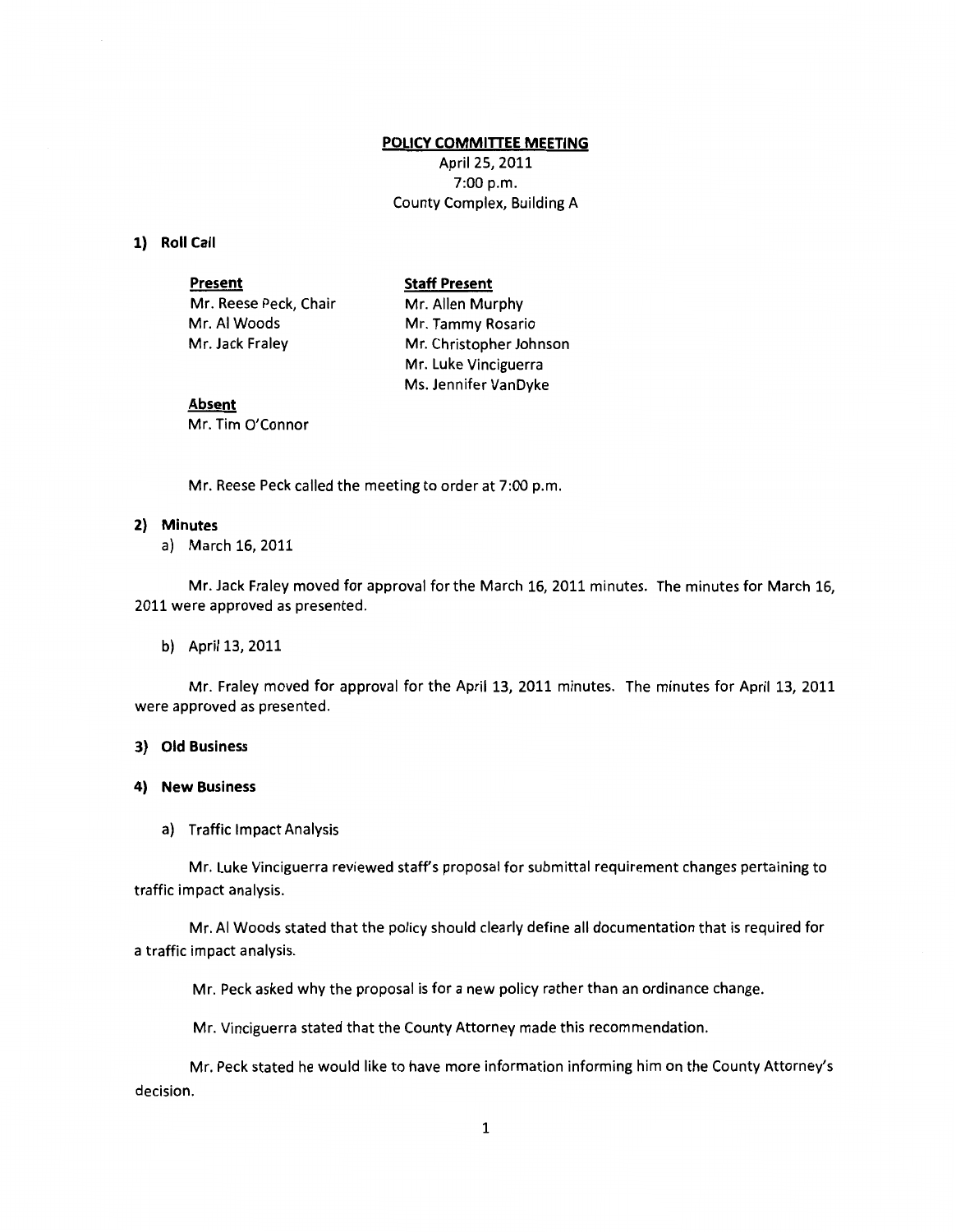Mr. Woods asked if there would be any benefit in granting the Board of Supervisors (BOS) the latitude to negotiate.

Mr. Peck stated that you can draft the ordinance with exceptions, waivers and general criteria to create flexibility.

Mr. Allen Murphy stated that by creating a policy, rather than changing the ordinance, the County retains greater discretion.

Mr. Peck stated that having it in the ordinance would bring greater transparency to the process.

Mr. Woods asked for greater clarity regarding the requirements attached to those properties that are in a corridor with a Level of Service (LOS) of "C" or below.

Mr. Vinciguerra stated that the applicant would have to submit documentation outlining recommended traffic improvements to mitigate the effects of the proposed development. He stated that the applicant would not be required to do the traffic improvements.

Mr. Fraley stated that it would be at the discretion of the Planning Director to decide what, if any traffic improvements be required. Mr. Fraley stated that he supports staff's proposal. He stated that requiring more detailed traffic studies would be beneficial.

Mr. Christopher Johnson stated that even though Virginia Department of Transportation (VDOT) changed their requirements, adding the 527 review study, the County BOS retains the authority to grant approval on special use permits and rezonings.

Mr. Peck stated that policies can be referenced within the ordinance.

Mr. Fraley stated that he is supportive of tying a policy document and the Zoning Ordinance together.

b) Wireless Communications ordinance update

Mr. Fraley stated that overall he is supportive of staff's recommendation regarding the wireless communications ordinance changes. Mr. Fraley stated that he did expect to see a report from the consultant regarding emerging trends and what other jurisdictions are doing.

Mr. Vinciguerra stated that the consultant provided a strike-through version of his recommended changes to the ordinance. He stated that the consultant's strike-through ordinance did not include any analysis. He stated that the staff report did list the proposed changes and provided further logic for staff's recommendations.

Mr. Johnson stated that staff requested locality comparison data from the consultant. He stated that staff reviewed and considered each of the consultant's proposed changes before drafting staff's proposal.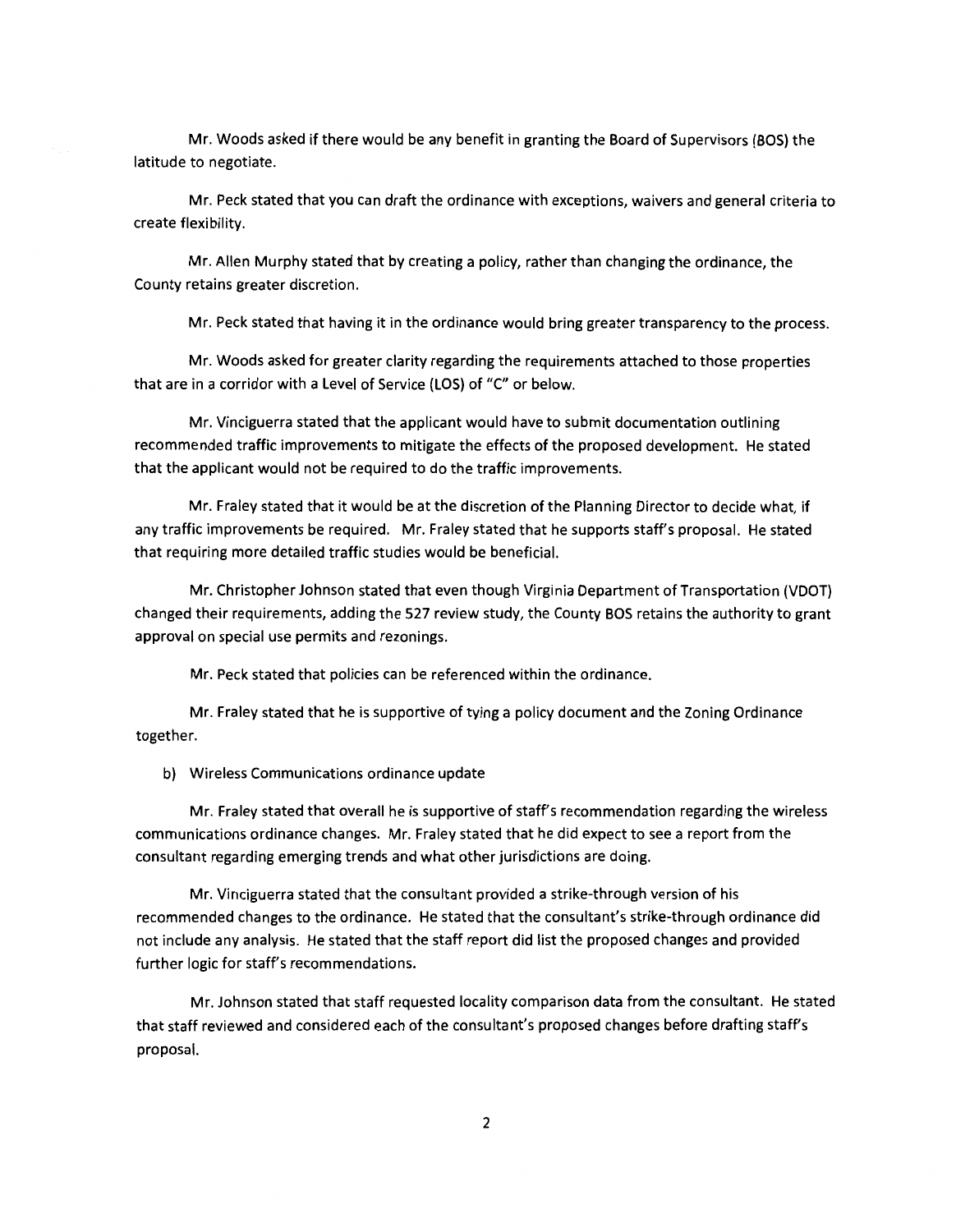Mr. Fraley presented a memo outlining his own recommendations. Please see attachment number 1.

Mr. Woods asked if the professionals in the room had an opinion to share regarding Mr. Fraley's recommendations.

Ms. Lisa Murphy of LeCiairRyan stated that listing the definitions would be helpful. The term "camouflage" is used a little differently by industry professionals and the County. Ms. Murphy stated that she does not think favorably of the consultant's suggestions. She stated that the recommendations made are rigid and that flexibility will be lost. She stated because there are so many variables involved in finding a suitable location it is ideal to have flexibility built into the regulations. She stated that having the distinction made between "camouflage" and "slick stick" would be particularly helpful.

Mr. Fraley stated that a distinction needed to be made between camouflage and slick stick. He stated that he did not include setbacks in his proposal. He stated that his intention was to help clarify where he had seen confusion. He stated he wanted to address the concerns raised by the citizens. He stated that he did not suggest increasing buffers, landscaping requirements, or setbacks. He stated that he would like to see more towers modeled after grain silos, windmills, and light poles. He stated that generally speaking, other localities do not permit cell towers by right in residential areas.

Mr. Stephen Romine of LeCiairRyan asked if Mr. Fraley's intent was to make "Tier 1" towers administratively approved.

Mr. Fraley stated, yes.

Mr. Romine stated that Mr. Fraley's approach seems to speak more to the aesthetic aspects of towers. He pointed out that "Tier 3" towers are only permitted outside of the Primary Service Area (PSA). He would prefer to see some flexibility to allow a conventional monopole in the PSA with a special use permit.

Mr. Fraley stated that the industry is moving towards shorter towers.

Mr. Romine stated that shorter towers are only suitable when there are larger towers available to support it and create a "back bone" in the network.

Ms. Murphy stated that the industry is looking to make strong in building, data penetration within a smaller area. She stated that the towers can be smaller and closer to the areas they serve. She stated that there are still areas in Hampton Roads that do not have that basic "back bone" network.

Mr. Woods asked for staff's reaction to Mr. Fraley's recommendations.

Mr. Murphy stated that requiring special use permits in residential areas is feasible. He stated that his largest concern would be adopting administrative regulations without retaining administrative discretion. He stated that universal standards should not be adopted for all locations outside the PSA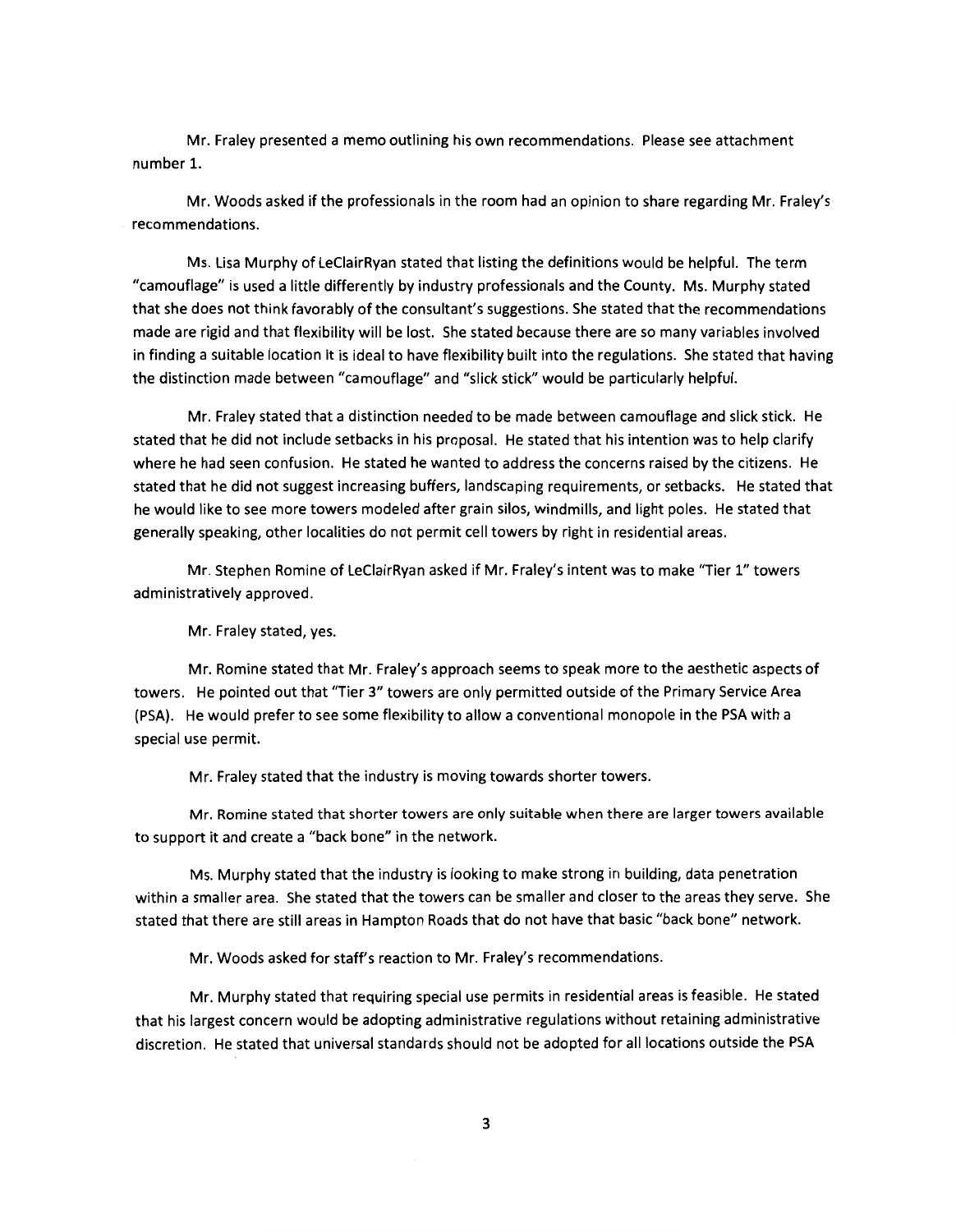and outside residential areas. He stated that the Planning Director still needs to have room for discretionary judgment.

Mr. Fraley stated that in those ordinances he has read from other jurisdictions, he has not seen language that allows for discretionary judgment in a significant way.

Mr. Murphy stated that the visible presence of a tower is of primary importance. He stated that there are many factors that contribute to visibility, making it essential to allow for discretionary judgment.

Mr. Woods stated that he does not want to compromise setbacks and buffering, particularly within residential areas. He stated that he is interested in seeing a formal response from staff, incorporating the ideas brought forward from Mr. Fraley.

Mr. Fraley stated that he feels that the buffering currently required is sufficient.

Mr. Murphy stated he agrees. He stated that there are those cases where additional setbacks would not significantly improve the visual impact of a tower.

Mr. Woods asked if the citizens present had any feedback.

Mr. Bill Halteman, 109 Randolph's Green asked how temporary towers would be addressed.

Mr. Fraley stated that temporary towers need to be defined and included in the ordinance.

Mr. David Neiman, 105 Broomfield Circle stated that towers should not be permitted in residential areas, by right.

Ms. Sarah Kadec, 3504 Hunters Ridge stated that a master plan of the County needs to be created for wireless communications. She stated that creating a master plan would provide a savings to cellular service providers and better inform decisions on ideal placement. She stated that by right and administrative decisions need to be better explained to the public.

Mr. Romine stated that the current verbiage "by right, per administrative approval" is misleading. He stated that by right means something different from one jurisdiction to the next. In many other localities, by right means that plan review would be required for a building permit.

Mr. Fraley stated that staff reviews the proposal to confirm that the tower meets the standards described in the ordinance.

Mr. Peck stated that there is a difference between a ministerial task and a discretionary task.

Mr. Romine stated that with the administrative review you would expect an expedited process. He stated that due to the appeals process you end up with just as much scrutiny as a legislative review.

Mr. Neiman stated that public hearings should be a greater part of the process; it is in the residents' interest.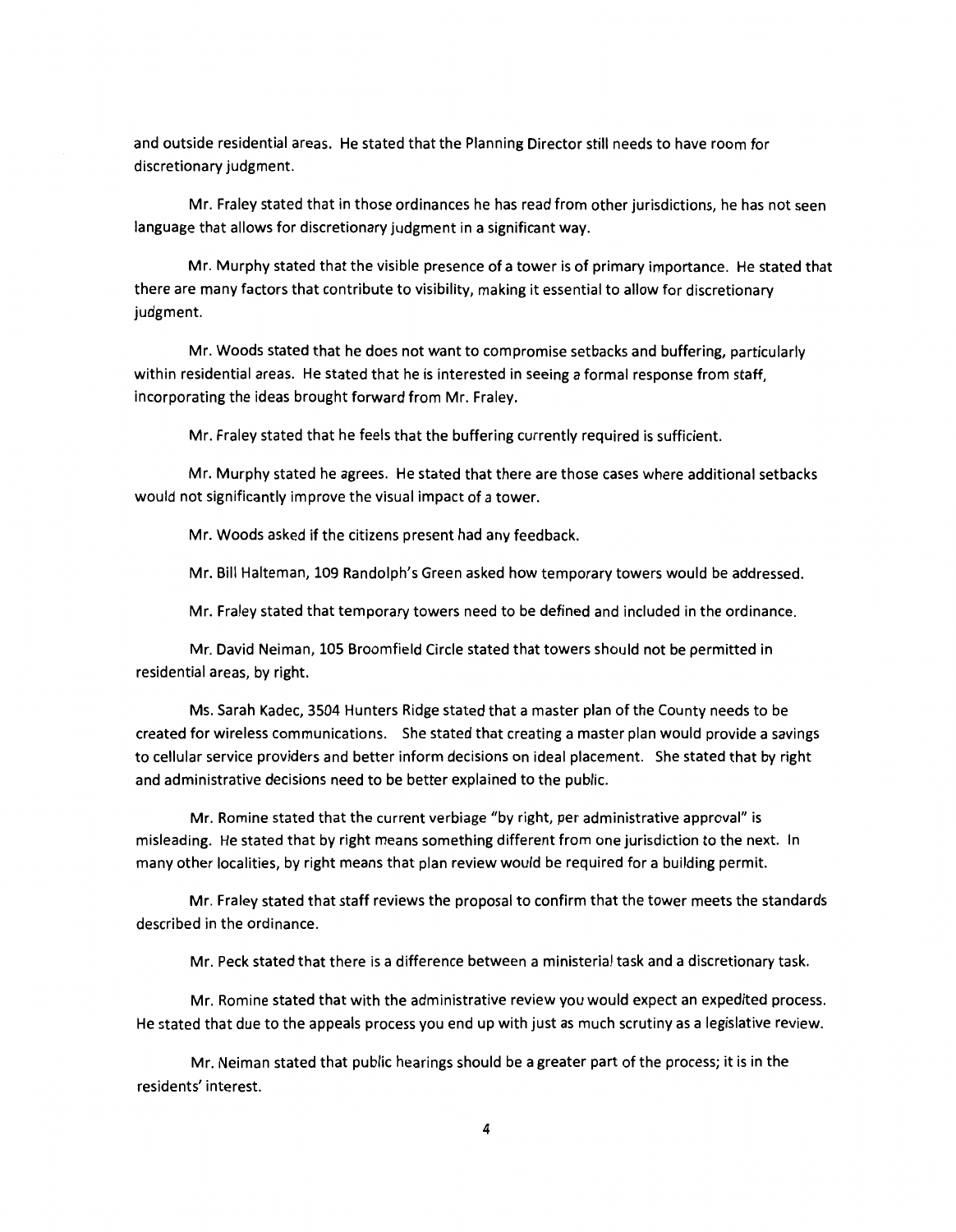Mr. Peck stated that the legislative body needs to gauge the public's comfort level regarding this process.

## c) Urban Development Areas

Mr. Peck made a presentation on why it is important to not adopt a resolution certifying compliance with the state's Urban Development Areas (UDA) requirements. Please see attachment number 2.

Ms. Tammy Rosario stated that complying with the statute's provisions was not as black and white as depicted in Mr. Peck's presentation. She stated that there is no specific methodology outlined in the statute. Staff reached out to their peers, and they concurred that staff's methodology is reasonable. She stated that there is also no method to calculate population projections that does not have a margin of error. She stated that staff's population projections for 2010 ended up falling short due to a flaw in the HMS database. She stated that the data pulled from the HMS system did not account for the population living in assisted living facilities. She stated that development potential can be calculated in a number of different ways and that staff used a conservative approach. When the survey arrived in 2010 staff had already anticipated methods in the Comprehensive Plan to accommodate growth and the provisions of the statute. Areas had already been designated as highdensity growth areas with the intention to use new-urbanist/traditional neighborhood development principles. She stated that if we withdrew our certification take extra time to review our policies we would miss the July 1, 2011 deadline. She stated that undertaking a separate process would take staff away from other projects including the Zoning Ordinance update.

Mr. Murphy stated that he feels the approach staff has taken works. He stated that staff has a proposal that preserves the integrity of the 2009 Comprehensive Plan. The new legislation from the state should not be taken as an impetus to reexamine intended land use patterns. The Historic Triangle Comprehensive Plan Coordination effort is an examination of those areas where the three localities border one another. He stated that this effort is not intended to reexamine the work completed with the 2009 Comprehensive Plan. Staff has already accounted for UDAs within the PSA through the 2009 Comprehensive Plan.

Mr. Peck stated that those are all valid arguments. He stated that the Planning Commission is charged with making policy recommendations to the Board of Supervisors on the Comprehensive Plan. He stated that within the Comprehensive Plan Implementation Schedule it states that after the 2009 study staff would return to working with the Planning Commission and the Board on UDAs. He stated that further measures need to be taken to ensure that certain areas are used for high density development to limit further sprawl.

Mr. Murphy stated that the state did not follow through with the promised money for road improvements.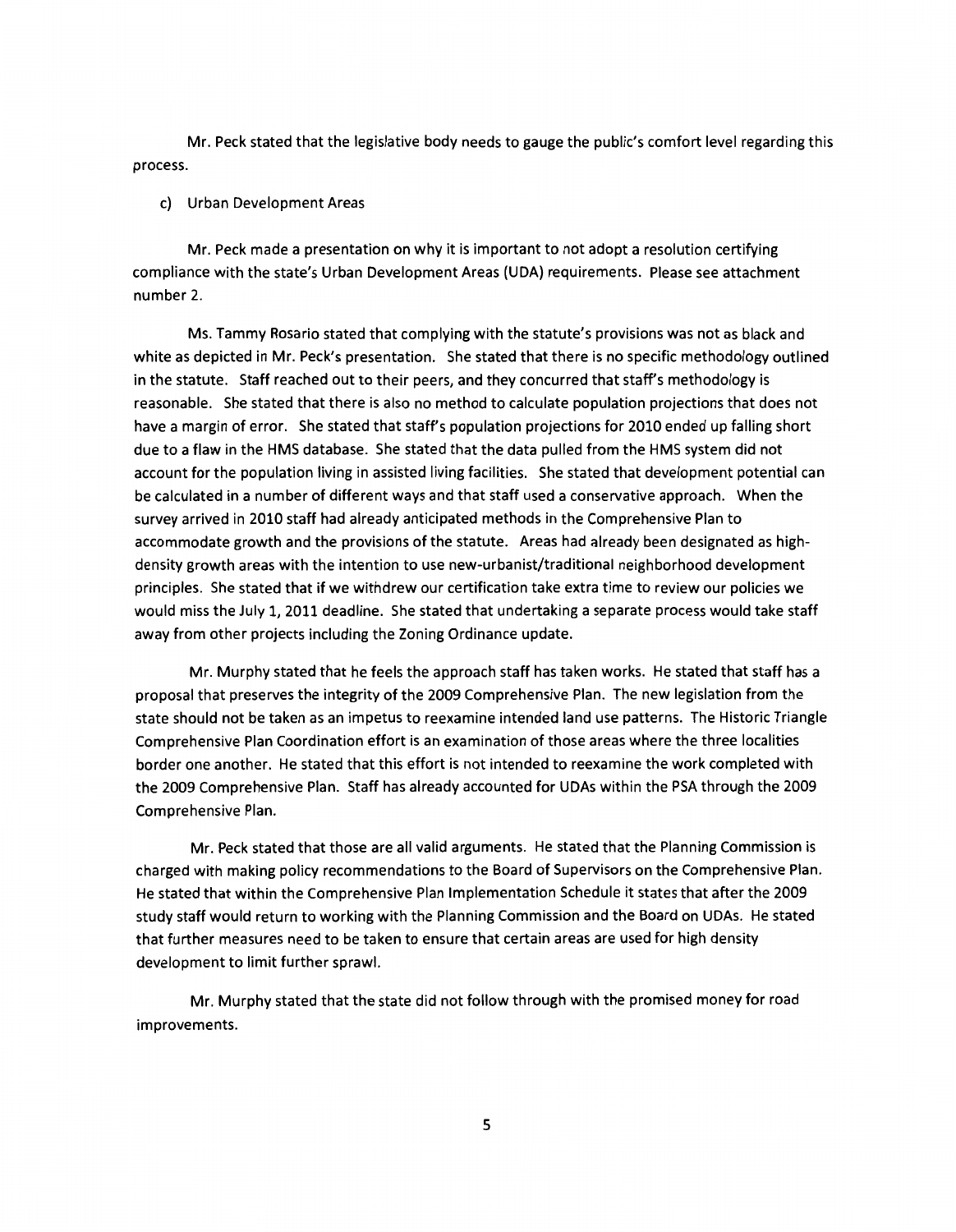Ms. Rosario stated that this legislation has been in flux for some time. She stated that the study group took much longer than they had expected, further delaying staff's analysis of the statute's requirements.

Mr. Murphy stated that if the County is interested in examining areas in the PSA this could be done during the 2014 Comprehensive Plan update.

Mr. Peck stated that he was under the impression that James City County, the City of Williamsburg and York County were going to synch up and complete individual Comprehensive Plan updates concurrently.

Ms. Rosario stated that this idea is good in theory, though it may not be practical. She stated that it may take a different length of time for each locality to complete their update. She stated that staff will put in a good faith effort for the regional synchronization and attempt to address regional issues.

Mr. Murphy stated that it will not be a regional comprehensive plan.

Mr. Woods asked if the regional coordination is something new.

Mr. Murphy stated that it was.

Mr. Woods asked if the County Attorney has been consulted on whether or not the County is in compliance with the state's requirements.

Mr. Murphy stated that the County is complaint.

Mr. Peck stated that he supports UDA concepts and it would be a good vehicle to drive transfer development rights. He stated that there are many localities that are taking this initiative very seriously.

Mr. Fraley stated that he can see the greatest benefit coming from the joint efforts in working with the City of Williamsburg and York County on region-wide planning.

Ms. Rosario stated that staffs efforts to focus on the Lightfoot area during the regional effort is timely since York County's UDA is just on the other side.

Mr. Woods stated that his perception of where the community wants to go is not higher density development. He stated that he is comfortable with the measures staff has taken up to this point. He stated that if the County can certify and continue to protect the citizens' vision, then the greatest benefit would be achieved.

#### **5} Adjournment**

Mr. Fraley moved to adjourn. The meeting was adjourned at 9:06 p.m.

 $\mathcal{D}_{\bm{a}}$  ,  $\mathcal{D}_{\bm{a}}$ 

Reese Peck, Chair of the Policy Committee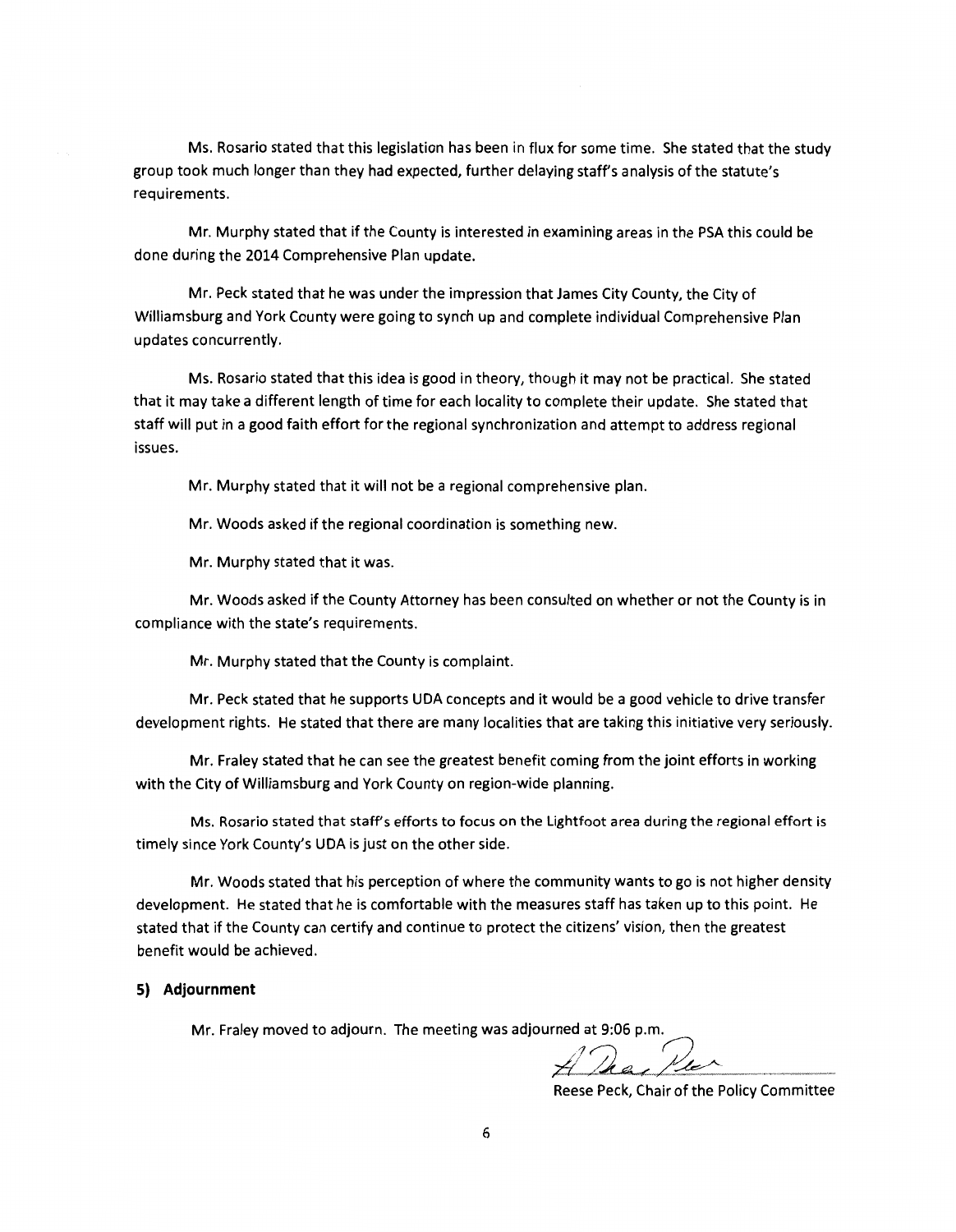

# Local Government Commission (LGC) August 2010 / 1998

- On August 18, 2010, the LGC sent a questionnaire regarding JCC's UDA designation status to County Administrator Middaugh
- County had multiple options to select from
- I will review the two most germane to our situation.

# **Local Government Commission Continued)**

- Option 1- Our locality determined that its comprehensive plan accommodates growth in a manner consistent with the requirement to Incorporate one or more UDAs but has not yet adopted a resolution certifying compliance with the UDA requirement
- Option 2- Our locality will wait until the report ofthe 2010 Census to determine whether it will amend its comprehensive plan to incorporate one or more UDAs

# **Why Is This Important?**

- Staff analysis indicates our UDA designated areas support 6,648 DUs
- Using the 2010 VEC population projection and U.S. Census average household size data indicated we need 7,157 DUs to be compliant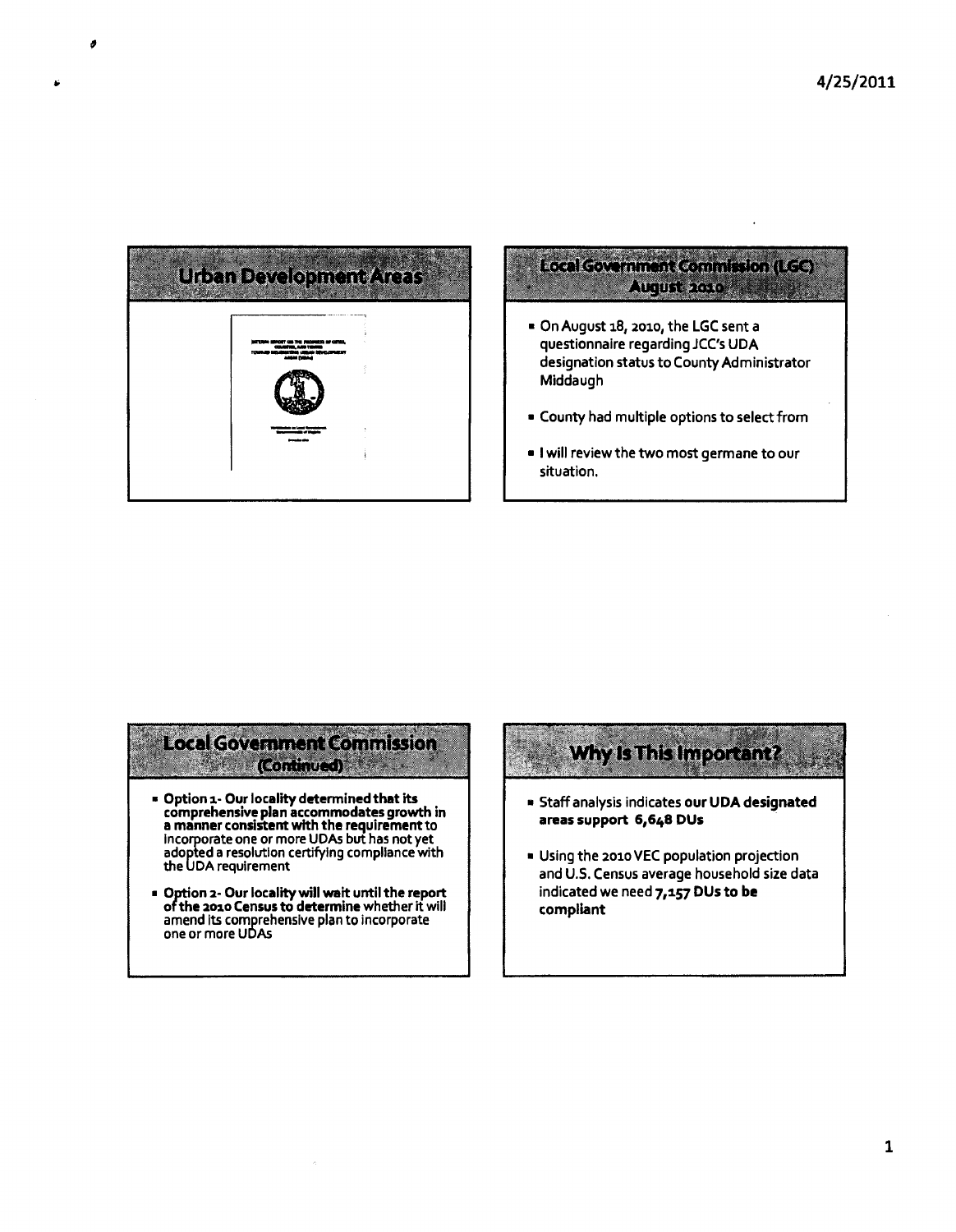





 $\overline{2}$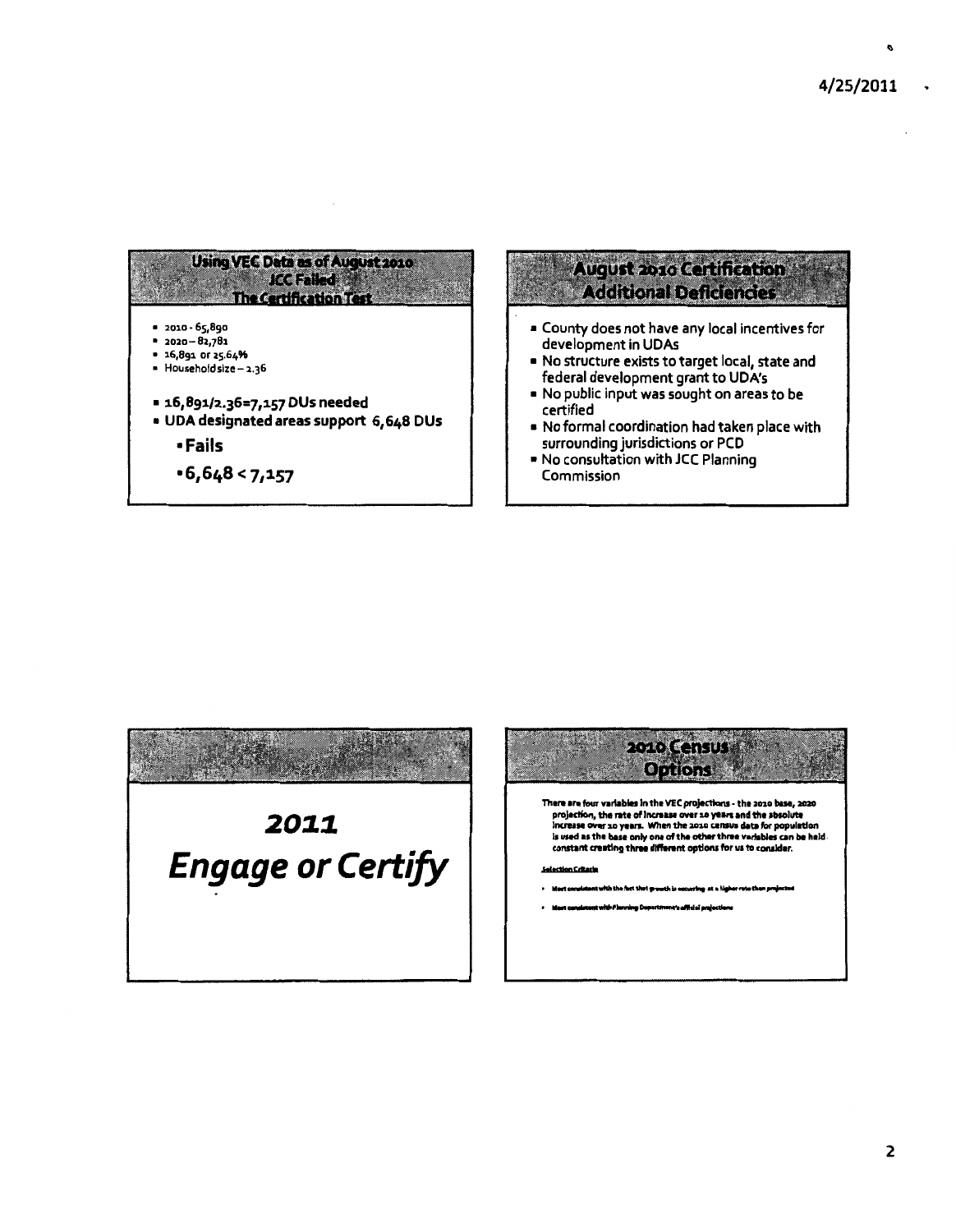

 $\overline{\phantom{a}}$ 

 $\mathbf{r}$ 





 $\boxed{\bigcirc}$ 

3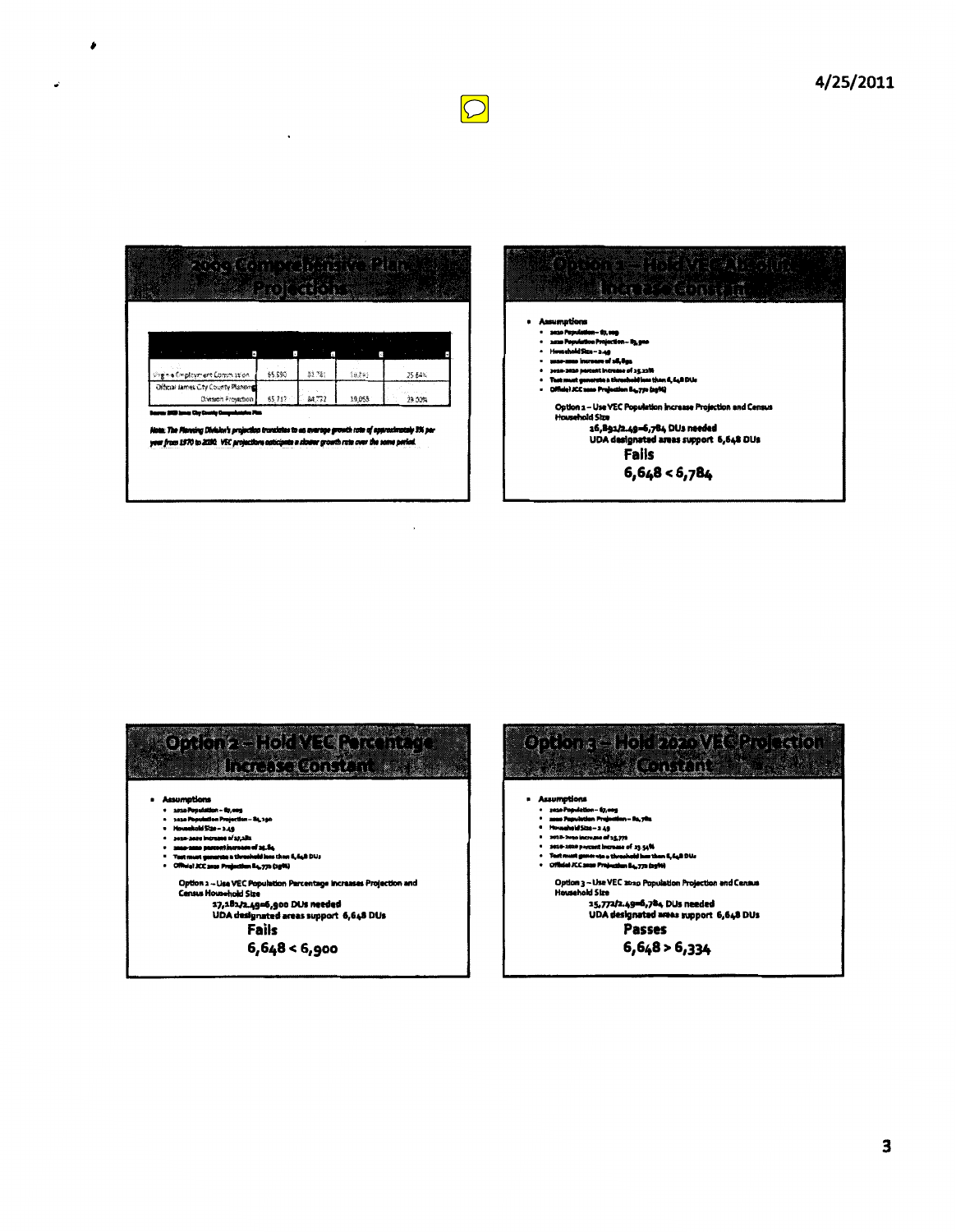

 $\bullet$ 

٠.